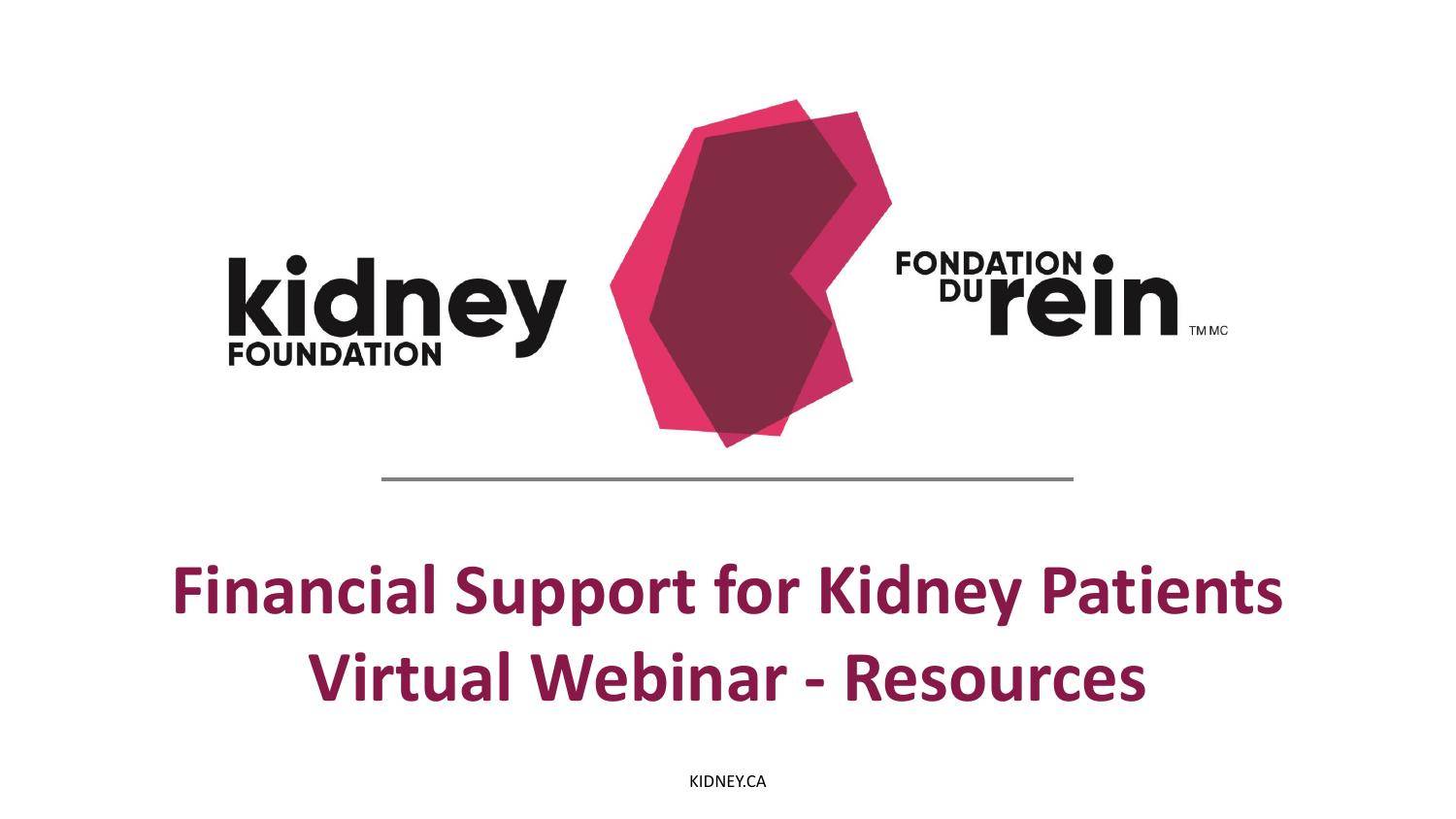

#### Legal information

- [stepstojustice.ca/covid-19](../stepstojustice.ca/covid-19)
- Advance Care Planning
	- Home [ACP in Canada | PPS au Canada](https://www.advancecareplanning.ca/)

Service Canada – EI Sickness Benefits

• [EI sickness benefits: What these benefits offer -](https://www.canada.ca/en/services/benefits/ei/ei-sickness.html) Canada.ca

RDSP

- [Registered disability savings plan \(RDSP\) -](https://www.canada.ca/en/revenue-agency/services/tax/individuals/topics/registered-disability-savings-plan-rdsp.html) Canada.ca
- Helpful site that walks you through the process:
	- [Registered Disability Savings Plan](https://www.rdsp.com/)

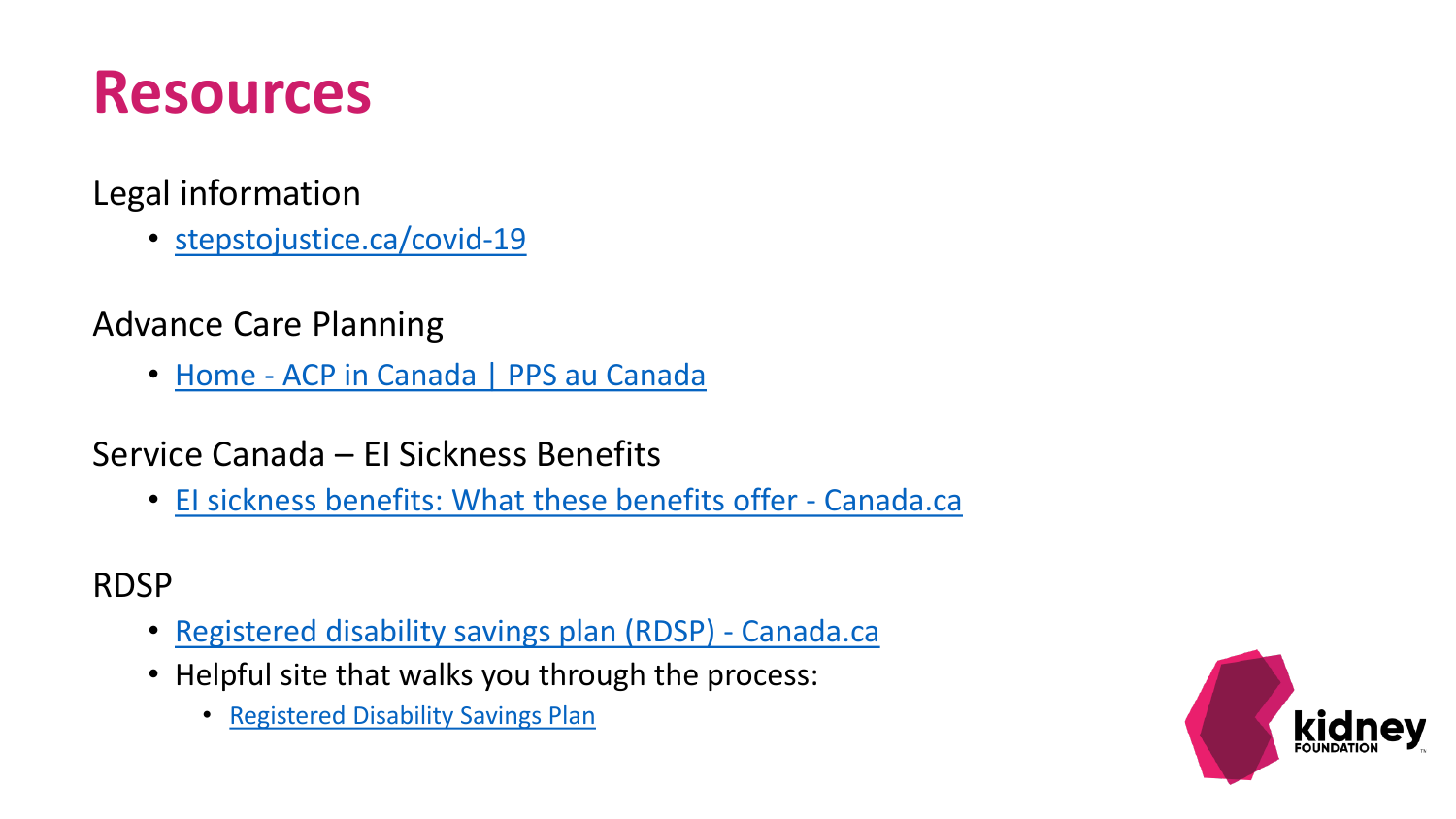### **COVID-19**

Refer to your local Public Health Unit resources for the most up-to-date information about COVID-19 in your region and to Health Canada

• [Coronavirus disease \(COVID-19\) outbreak updates, symptoms, prevention, travel,](https://www.canada.ca/en/public-health/services/diseases/coronavirus-disease-covid-19.html)  preparation - Canada.ca

Check in with your Social Worker or any member of your Kidney Health Team for concerns or guidance

• [kidney.ca/Kidney-Health/Living-With-Kidney-Disease/COVID-19-Comment-vous](https://kidney.ca/Kidney-Health/Living-With-Kidney-Disease/COVID-19-Comment-vous-proteger)proteger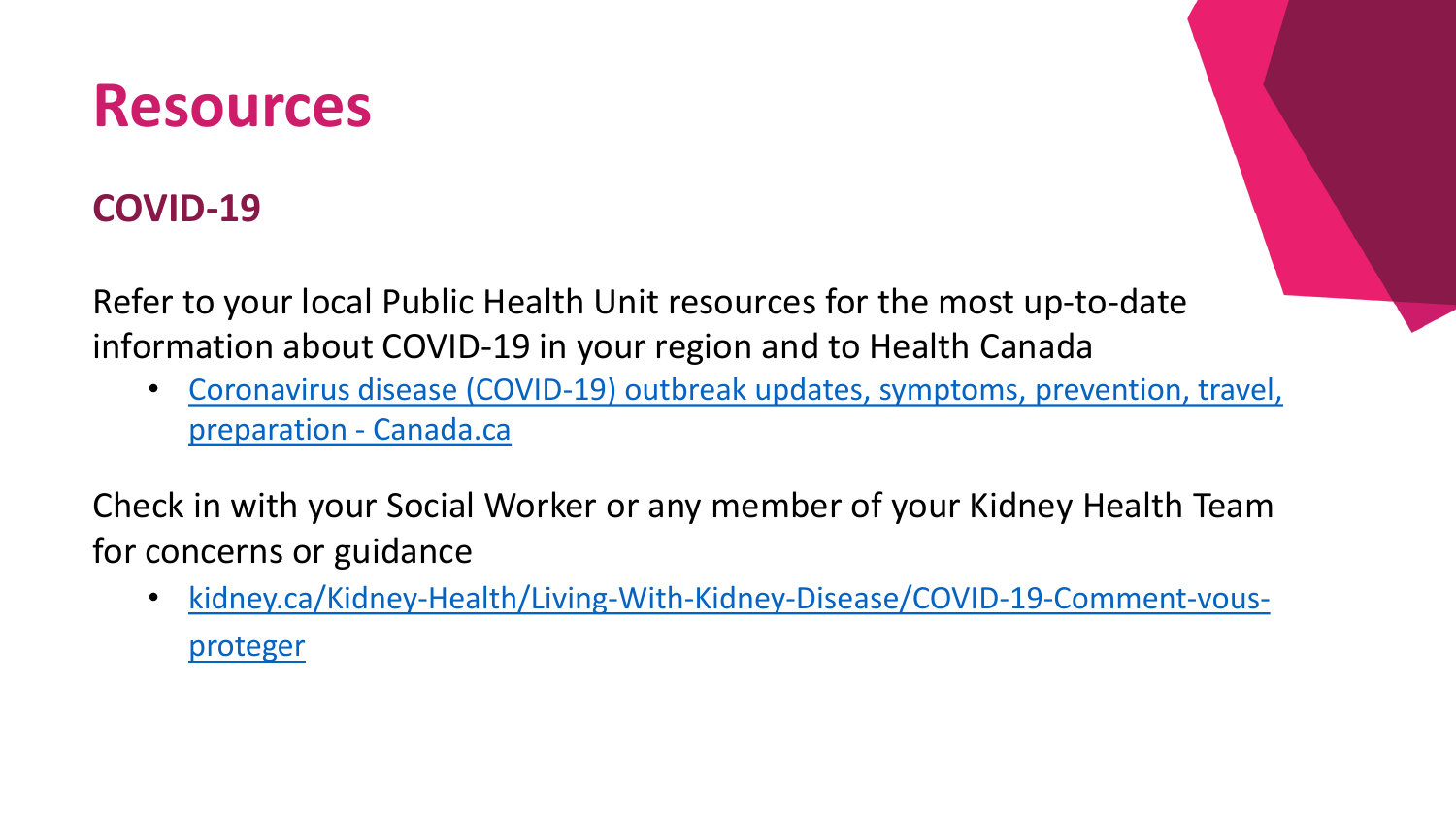

#### **Mental Health**

Talk to Kidney Foundation Peer Support: 1-866-390-PEER (7337) OR

• [Kidney Foundation](https://kidney.ca/Support/Peer-Support) – Support

Canadian Mental Health Association (CAMH)

• [Mental Health and the COVID-19 Pandemic | CAMH](http://www.camh.ca/en/health-info/mental-health-and-covid-19)

Text4Hope

• [COVID-19 Text4Hope | Alberta Health Services](https://www.albertahealthservices.ca/topics/Page17019.aspx)

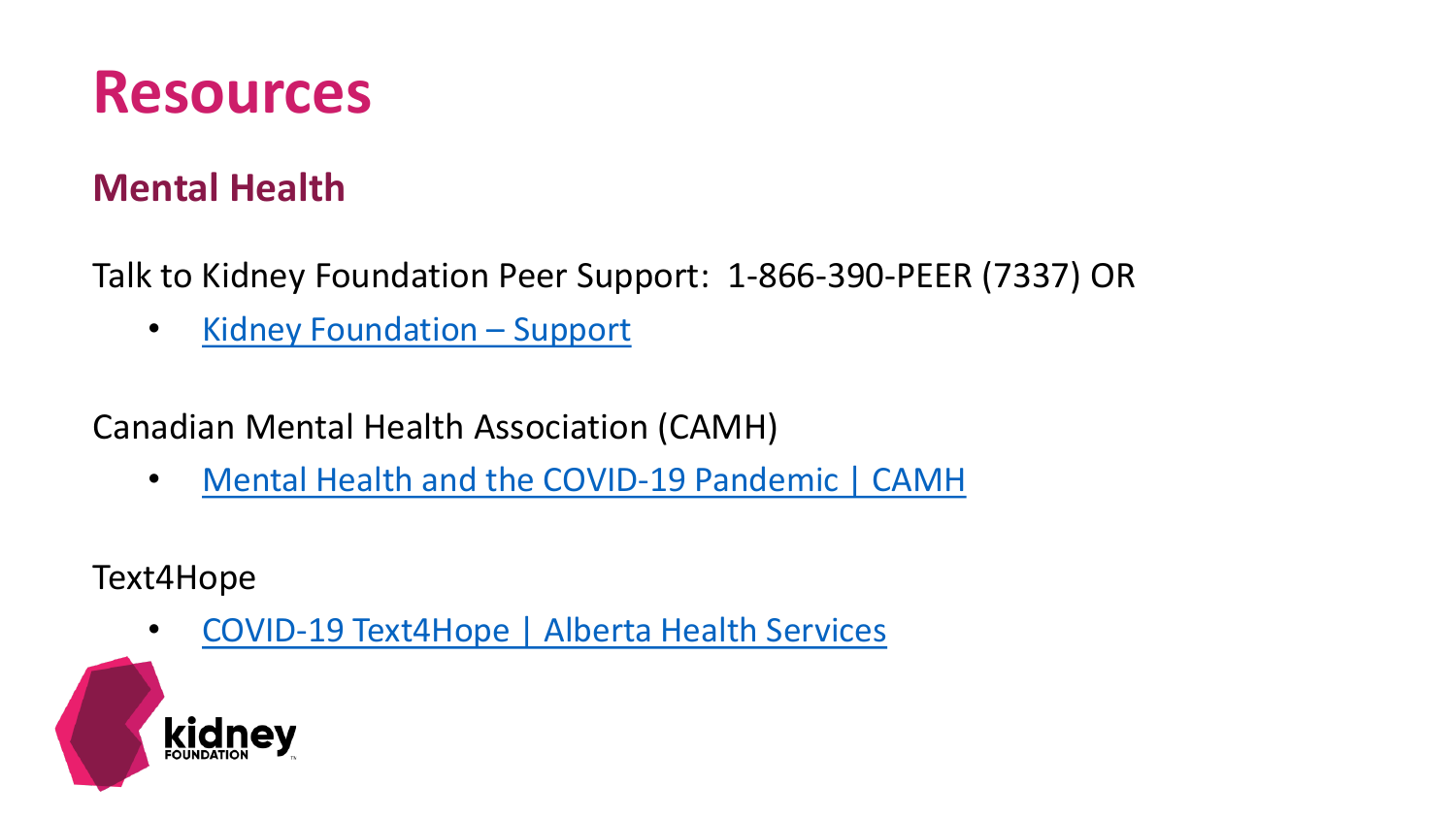Guide to Living with Worry and Anxiety Amidst Global Uncertainty:

• guide to living with worry and anxiety amidst global uncertainty enus.pdf (psychologytools.com)

Worry vs. Anxiety:

• 10 Crucial Differences Between Worry and Anxiety | Psychology Today Canada

Self Compassion:

• [self-compassion.org](../self-compassion.org)

Tolerance for Uncertainty: A guide to accept your feelings, tolerate distress, and thrive:

• Tolerance for Uncertainty Covid-19.pdf (childdevelop.ca)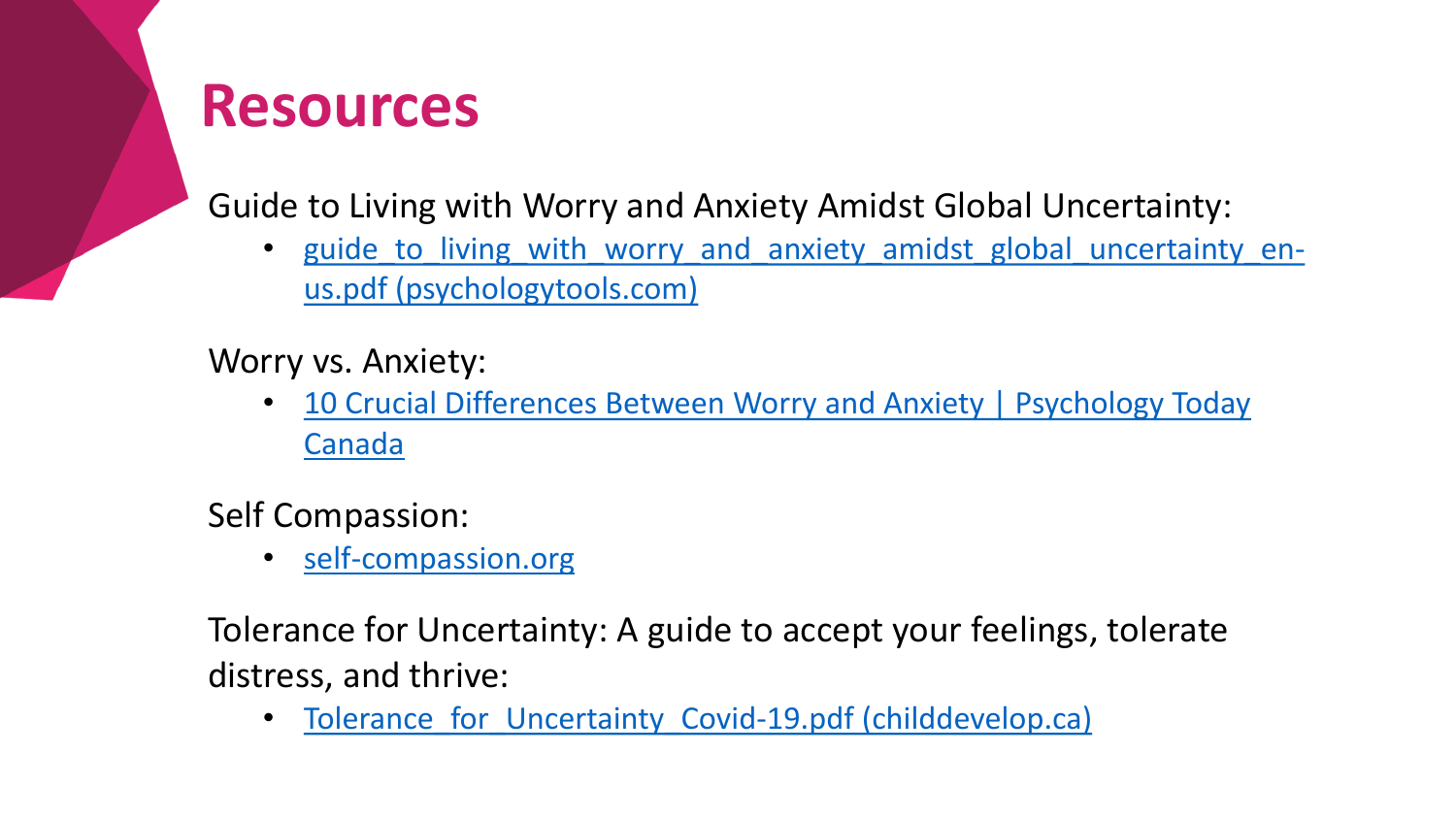APA website, has links to other websites, helpful for basic information about diagnoses

• [Healthy Minds Cooperative](https://www.healthyminds.ca/)

British website with worksheets and resources for patients and professionals

• Get.gg - [Getselfhelp.co.uk](http://www.getselfhelp.co.uk/)

Living Life to the Full – for depression

• [Living Life to the Full | helping you help yourself](https://llttf.com/)

Australian website for depression, also has a link for anxiety – you need to join but membership is free

• moodgym - [Interactive skills training for depression and anxiety](https://moodgym.com.au/)